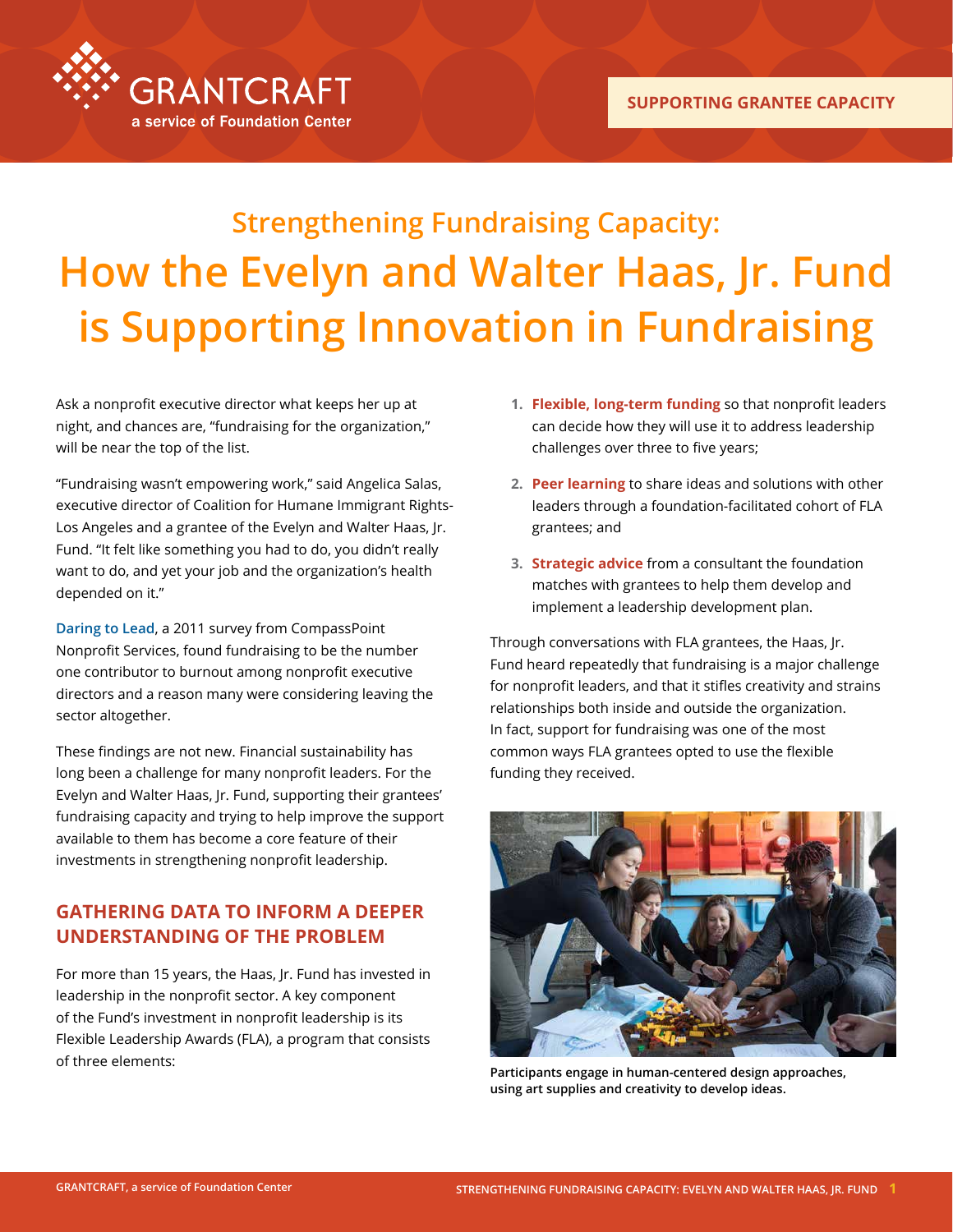"Fundraising was a chronic pain point for grantees, and we weren't helping them solve that challenge as clearly as the other ways we were helping support leadership," said Rachel Baker, director of field building at the Haas Leadership Initiatives.

To better understand the ways in which fundraising contributes to leadership challenges inside nonprofits, the Haas, Jr. Fund funded research led by CompassPoint Nonprofit Services in 2013. In a national survey of more than 2,700 nonprofit executive directors and development directors representing a range of organization types and sizes and 11 focus groups held across the country, the **[UnderDeveloped](https://www.compasspoint.org/sites/default/files/documents/UnderDeveloped_CompassPoint_HaasJrFund_January 2013.pdf)** study lifted up some key challenges:

- $\bullet$  Difficulty recruiting and retaining development **directors.** The study found that half of development directors expected to leave their job in two years or less, and 40 percent are not committed to careers in development. When there are vacancies in the development director position, it takes an average of six months for organizations to fill them.
- $\bullet$  Dissatisfaction with the caliber of talent among **candidates.** More than half of executive directors said their most recent search for a development director produced an insufficient number of qualified candidates. A significant number of executive directors said their development directors are lacking in key fundraising skills. A significant number of development directors also said the same about their executive directors.

l **Failure to recognize fundraising as a core leadership function.** Almost one in four nonprofits has no development plan in place. Three out of four executive directors say their boards are not doing enough to support fundraising. A majority of development directors report only little to moderate influence on key activities such as getting other staff involved in fundraising and developing organizational budgets.

A key recommendation pulled from the report is for nonprofit and philanthropic leaders to work together to change the lack of recognition of fundraising as a core leadership function and help others see it as an integral part of the organization's work. The report found that most organizations placed too much responsibility for the organization's financial success solely on the shoulders of development directors. A better way forward, the report suggests, is to break down the silos that often happen between fundraising and programs and create more shared responsibility for tending to a 'culture of philanthropy' inside organizations.

### **ADVOCATING FOR BROADER SUPPORT FOR FUNDRAISING CAPACITY**

In the years that followed, the Haas Jr. Fund and CompassPoint used the UnderDeveloped report to catalyze a national dialogue about fundraising challenges so many organizations face.

"We did not expect the report to go as viral as it did," Baker said. "For years we've heard feedback from a range of organizations and networks that have used the report to support internal conversations, board development work, and strategic planning. It really hit a nerve in the sector."

In 2016, the Fund commissioned two additional reports to dig deeper into two key questions. **[Beyond Fundraising](https://www.haasjr.org/resources/beyond-fundraising)** explores the concept of a "culture of philanthropy" and how that might play out inside organizations. **[Fundraising Bright Spots](https://www.haasjr.org/resources/fundraising-bright-spots)** seeks to learn from the successful experiences of small- to mid-size organizations raising money from individuals.

In addition to the published reports, the Haas, Jr. Fund conducted a scan of training resources available for development directors for internal purposes. That research revealed that while there are plenty of offerings to cover fundraising fundamentals and technical training, higherlevel professional development related to fundraising is harder to find.

The research confirmed what the Haas, Jr. Fund was learning from its grantees: the nonprofit sector does not invest in development directors as leaders because there is not broad recognition of fundraising as a core leadership capacity. As a result, development directors are not receiving professional development to help with the adaptive skills and leadership competencies the role requires.

"The data suggested this was a systemic problem," said Julia Ritchie, director of strategy and special initiatives for the Haas Leadership Initiatives at the Haas, Jr. Fund. It pointed the Fund to support nonprofits in taking a more integrated,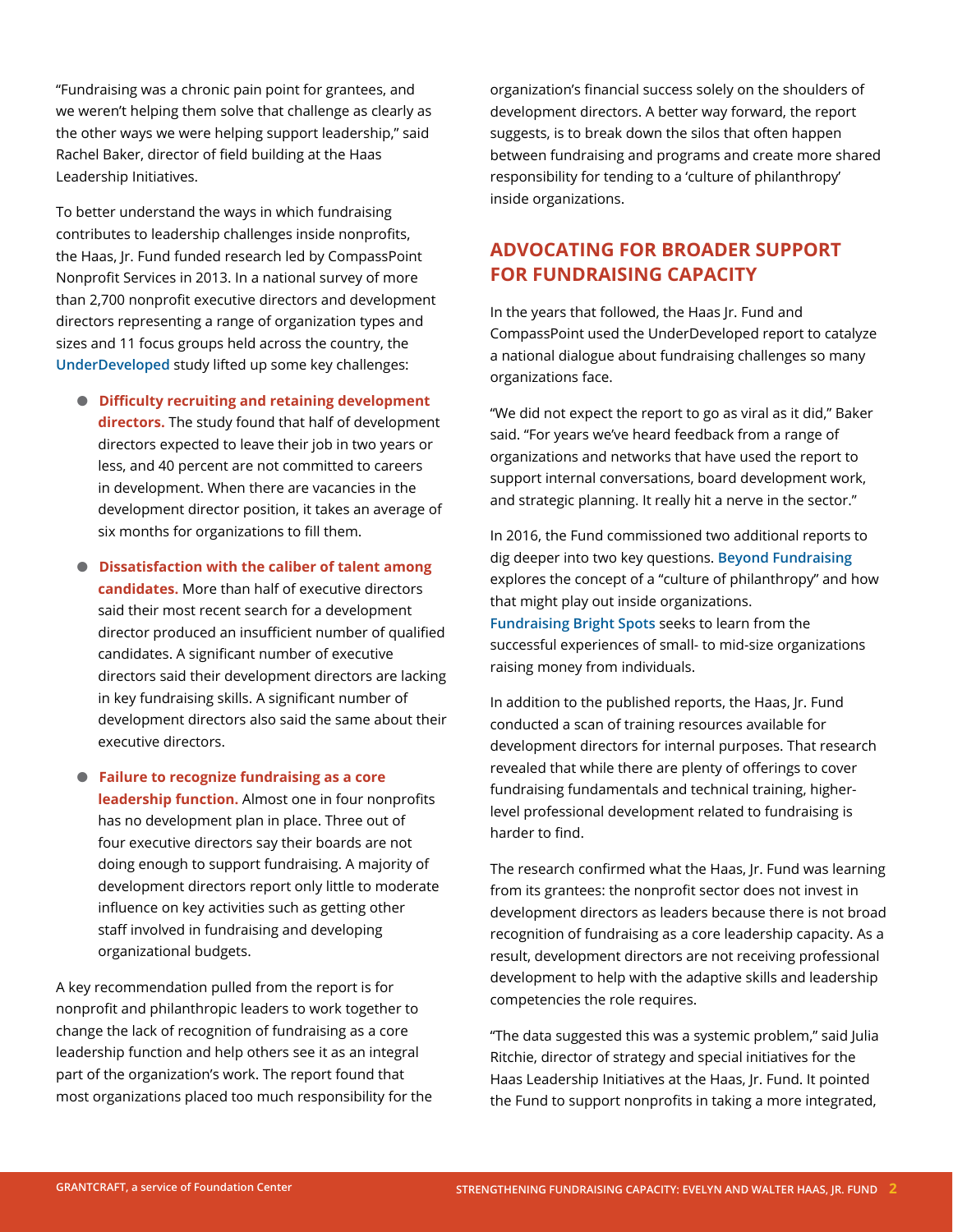holistic approach to development—which they referred to as building a culture of philanthropy inside organizations—and to provide leadership development support to development directors that goes beyond basic technical skills.

### **A MILESTONE MOMENT FOR MOBILIZATION**

The election of Donald Trump in 2016 brought a seismic shift for many nonprofits across the nation—in particular for organizations working for causes that seemed to be in jeopardy under a new administration. Executive orders on immigration that affected some organizations' constituencies, shifts in federal funding, and steep increases in demand for services in areas including reproductive, immigrant, LGBTQ, and environmental rights have left many nonprofits scrambling to respond. At the same time, many organizations have experienced a surge in volunteers and donors. For example, **[the ACLU received \\$24 million in](https://www.nytimes.com/2017/01/30/us/aclu-fund-raising-trump-travel-ban.html)  [donations](https://www.nytimes.com/2017/01/30/us/aclu-fund-raising-trump-travel-ban.html)**—six times its yearly average—in just a single weekend after the White House announced its first executive order limiting entry and reentry among specific groups of immigrants and refugees. **[Greenpeace and Sierra Club](https://www.huffingtonpost.com/entry/trump-climate-change-donations_us_5835be55e4b000af95ed6f02)  [reported a surge in volunteer sign-ups and donations](https://www.huffingtonpost.com/entry/trump-climate-change-donations_us_5835be55e4b000af95ed6f02)** in the months following the election. When the Haas Jr. Fund reached out to its grantees—many of whom work in support of immigrant and LGBTQ rights—they heard of similar experiences.

While an increase in interest and support offers exciting opportunities for nonprofits, many of them lack the capacity and resources to respond nimbly to these opportunities and fully leverage them. For example, some nonprofits lack the technology tools and digital engagement strategies needed to most effectively respond to the surge in interest in donations. To leverage a surge in interest, nonprofits need to be able to do things like provide clear and easy ways to donate, capture new supporters' contact information when they engage with the organization through social media, and build relationships by continuing to give them opportunities to engage meaningfully in the mission. Further, when

fund development work is viewed as a technical function and siloed within the organization, nonprofits can miss an opportunity to turn what might be a momentary interest in the organization into a longer and deeper relationship. This approach integrates communications, fundraising, and advocacy in new ways.

With this knowledge and a heightened sense of urgency in the wake of the election, the Fund wanted to know how it best could help its grantees and their stakeholders. Consistent with the Haas, Jr. Fund's usual practice, it began by engaging them in the conversation.

### **CO-CREATING SOLUTIONS WITH GRANTEES**

In early 2017, the Fund convened grantees to better understand how the post-election environment was affecting their fundraising needs and to explore possible solutions together. The Fund hired Community Wealth Partners, a social-sector consulting firm, to help with the design and facilitation of two half-day gatherings—called Design Labs of about 50 grantees representing a cross-section of the Fund's overall portfolio.

The Haas, Jr. Fund and Community Wealth Partners brought a human-centered design mindset and methodology to the lab design. Human-centered design approaches seek to tap into the creativity of individuals and groups to create innovative solutions to challenges. Their objective was to use past research to ground the conversation, engage nonprofit leaders in generating ideas for building fundraising capacity among nonprofits, and foster peer connections.

"Design thinking methodology is not easy. It's not typically quick," Ritchie said. "We did a little bit of adaptation in the methodology. Getting people to think creatively in times of stress is really hard. When you bring people into a design process, they don't always know what is possible."

To try to foster more creative thinking, the Haas, Jr. Fund and Community Wealth Partners integrated tactile features like working with art supplies and incorporating physical movement into the meeting design.

**Fundraising was a chronic pain point for grantees, and we weren't helping them solve that challenge as clearly as the other ways we were helping support leadership.** 

– RACHEL BAKER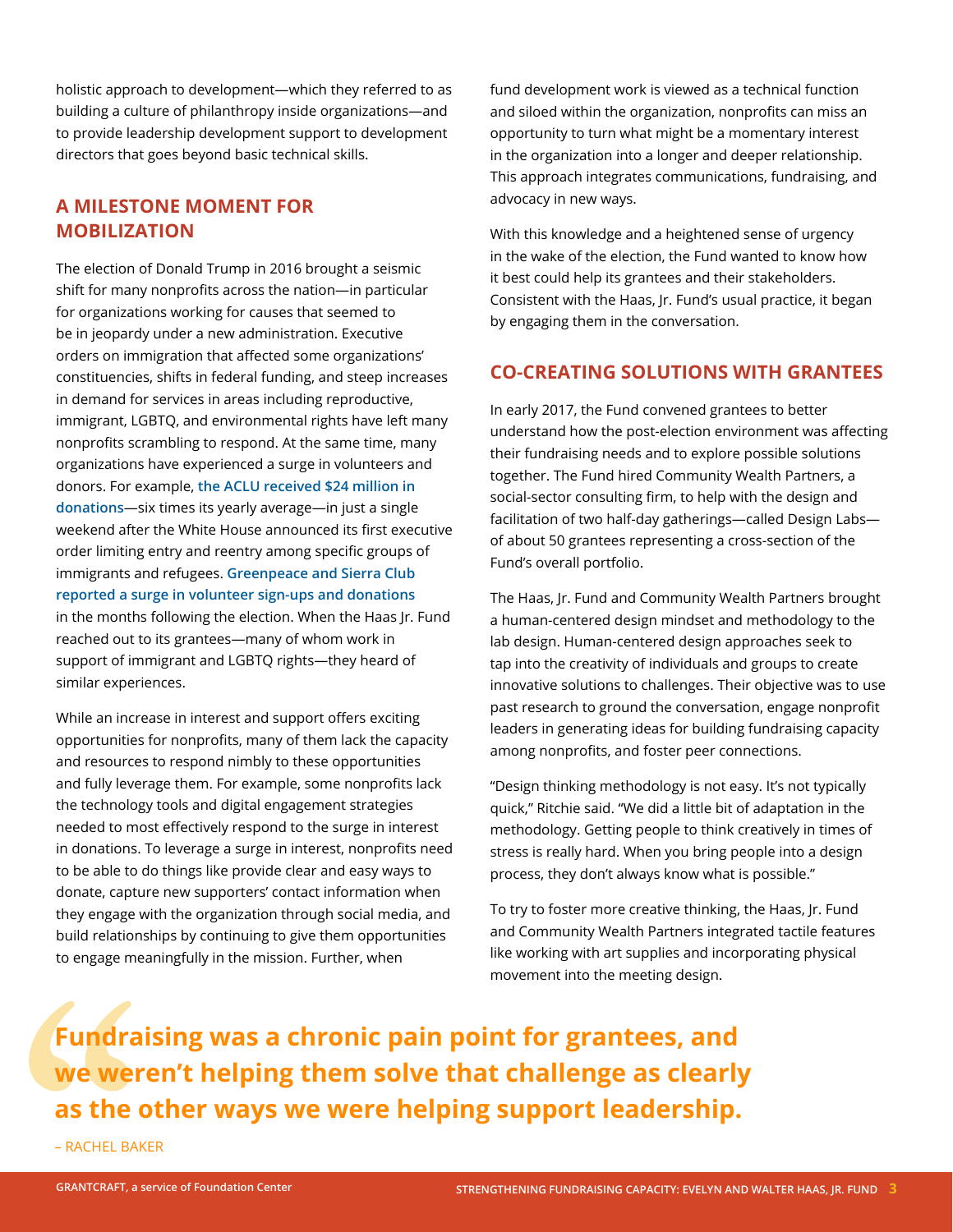### **Methods of Fundraising**

**This table illustrates traditional methods for fundraising and new methods for fundraising emerging in the digital area. In today's environment, nonprofits must be able to master both.**

| <b>TRADITIONAL METHODS</b>                                       | <b>NEW METHODS</b>                                                                                       |
|------------------------------------------------------------------|----------------------------------------------------------------------------------------------------------|
| Organizations drive fundraisers                                  | People create fundraisers on behalf of orgs                                                              |
| People give to organizations                                     | People give to causes                                                                                    |
| Organizations recruit volunteers                                 | Volunteers call and offer help                                                                           |
| People make one-time, annual gifts                               | People make monthly, recurring donations                                                                 |
| Campaigns and messages are coordinated<br>and crafted by experts | Creative hashtags and actions go viral                                                                   |
| Small donations are often not worth the<br>effort to solicit     | Small donations can add up to substantial<br>income streams                                              |
| There are few communications channels                            | Organizations can share stories across<br>more channels and connect with more<br>people than ever before |

Another key consideration in planning the Design Lab was being sensitive to the demands on grantees the Fund was asking to participate. "We paid them to participate; we didn't ask them to do this for free," Ritchie said. "We also created a packet of fundraising resources as a token of appreciation for giving us their thoughts and time."

A key theme that emerged from the Design Lab was challenges related to equity and diversity in fundraising. "We heard from several leaders of color about challenges with fundraising due to complex relationships with money and lack of access to high net worth networks," said Isabelle Moses, director with Community Wealth Partners.

"There's been a false dichotomy between social justice and money," said Matt Berryman, executive director of Reconciling Ministries Network, one of the grantee organizations at the Design Lab. "We all have adverse reactions to the way money and power are intertwined in some oppressive structures. But we have to acknowledge that we can't do our work without money."

Another theme that emerged, related to these psychological barriers and issues of equity, was the notion of a scarcity mindset. "There was a desire to shift the nonprofit sector from a scarcity mindset to an abundance mindset," Moses said. "When this happens, we imagine a different dynamic between funders and nonprofits—one where funders

and nonprofits bring a spirit of partnership to generating solutions and delivering financially sustainable programs. An abundance mindset would also enable nonprofit leaders across organizations to proactively work together to develop collective approaches to solving problems, and that foundation funding practices would inspire collaboration over competition."

#### Data from **[Nonprofit Finance Fund's 2018 State of the](https://nff.org/sites/default/files/paragraphs/file/download/341454_NFF_Survey_R1_Proof.pdf)**

**[Sector](https://nff.org/sites/default/files/paragraphs/file/download/341454_NFF_Survey_R1_Proof.pdf)** survey helps show why nonprofits are in a scarcity mindset. The survey found that the top challenges nonprofit leaders face are achieving financial sustainability for the organization and offering competitive compensation for staff. In addition, 86 percent of survey respondents said they are experiencing an increased demand for services, and 57 percent said they can't meet the increase in demand.

A third theme that emerged from the conversation was related to the quality and type of consulting support available for supporting fundraising capacity. Grantees' experiences with fundraising capacity support were consistent with what the Haas, Jr. Fund found in its own landscape scan.

"The capacity building field is largely made up of subject experts," Ritchie said. "Unintentionally, many capacity building practitioners reinforce the very silos that we are trying to break down in organizations. For instance, strategic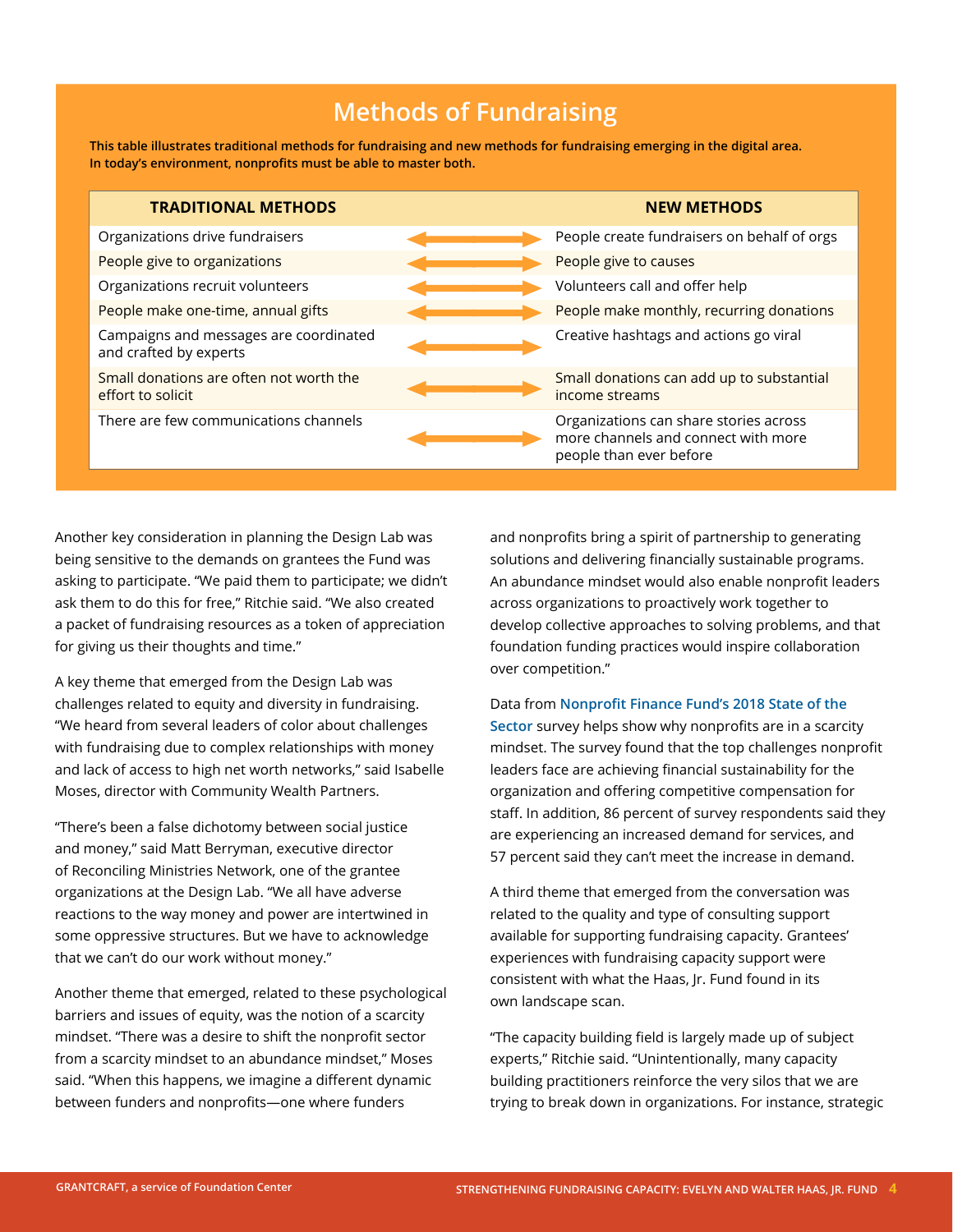planners who don't include a revenue or business plan. Fundraisers who think only of the tactical solutions to fundraising, but don't think about the leadership and cultural practices that are needed to build and sustain fund development."

With this insight in mind, the Fund realized a key way it could help grantees with their fundraising challenges was by helping strengthen the systems of support available to them.

### **COLLABORATING WITH CAPACITY BUILDERS TO IMPROVE PRACTICE**

In fall 2017, the Fund partnered with Community Wealth Partners again to design and facilitate a three-day Innovation Lab that included a range of fundraising, strategy, and financial management consultants, executive coaches, movement builders and nonprofit leaders. Their focus was to collectively explore how to help build a culture of philanthropy within the nonprofit sector. The lab again included human-centered design methodologies and graphic recording to spark creativity and collaboration.

Service providers walked away from the Innovation Lab with personal commitments about new approaches they can put into practice in their work.

For participant Jodie Tonita, co-founder and executive director of Social Transformation Project, the lab underscored for her the importance of ensuring the development directors she works with have the right environment in which to succeed. "It can't be just about training one individual and then popping that person back in an organization," Tonita said. "We need to make sure the organization is creating space for the development director to thrive."

The Innovation Lab gave Mario Lugay, founder of Giving Side, a chance to test out emerging ideas for how to take more collaborative approaches in his fundraising consultancy to help ensure the collective sustainability of organizations working on common issues. "I am trying to work on a project to reimagine the thank you letter," Lugay said. "Why not use it to say here are three other groups we need to succeed for us to succeed, and can you support them as well?"

The Innovation Lab gave the Haas, Jr. Fund new insights on how they can best support the field as well outside of offering peer learning spaces. Since the gathering, the Fund has invested in three strategies.



**Participants gather at an Innovation Lab facilitated by Community Wealth Partners.**

The first is supporting in-depth leadership development for senior fundraising professionals by partnering with Rockwood Leadership Institute to create a new fellowship called Resource Leaders, which will start in 2019. The goals of the fellowship are to reposition development directors as senior organizational leaders and strategists, cultivate their leadership skills, provide tools and resources for embedding fund development inside organizations, and creating a learning community for fellows. The fellowship includes two week-long residential sessions, webinars, coaching, and consultation.

"Development directors rarely have time to think deeply about their personal and professional path," said Mary Nemerov, chief advancement officer at the Sierra Club and a Resource Leaders alum. "My Rockwood experience provided a better perspective on my work and my life and powerful new peer relationships."

As a second strategy, the Fund is investing in building the capacity of grantees to engage new supporters and raise more money in the digital era. As the experiences of many nonprofits in the wake of the 2016 election showed, organizations need to master a range of approaches for raising money, recruiting supporters, and getting their message out. While the more traditional methods such as galas and year-end mailers are still important, the digital era has brought about new methods that are equally important.

To help nonprofits build these capacities, the Fund launched the M3 Initiative (Message, Mobilize, Money). Through the initiative, the Fund hired two consulting firms with specialized skills to provide capacity-building assistance to 16 organizations working on immigration rights and LGBTQ rights. M+R Consultants is working with eight immigrant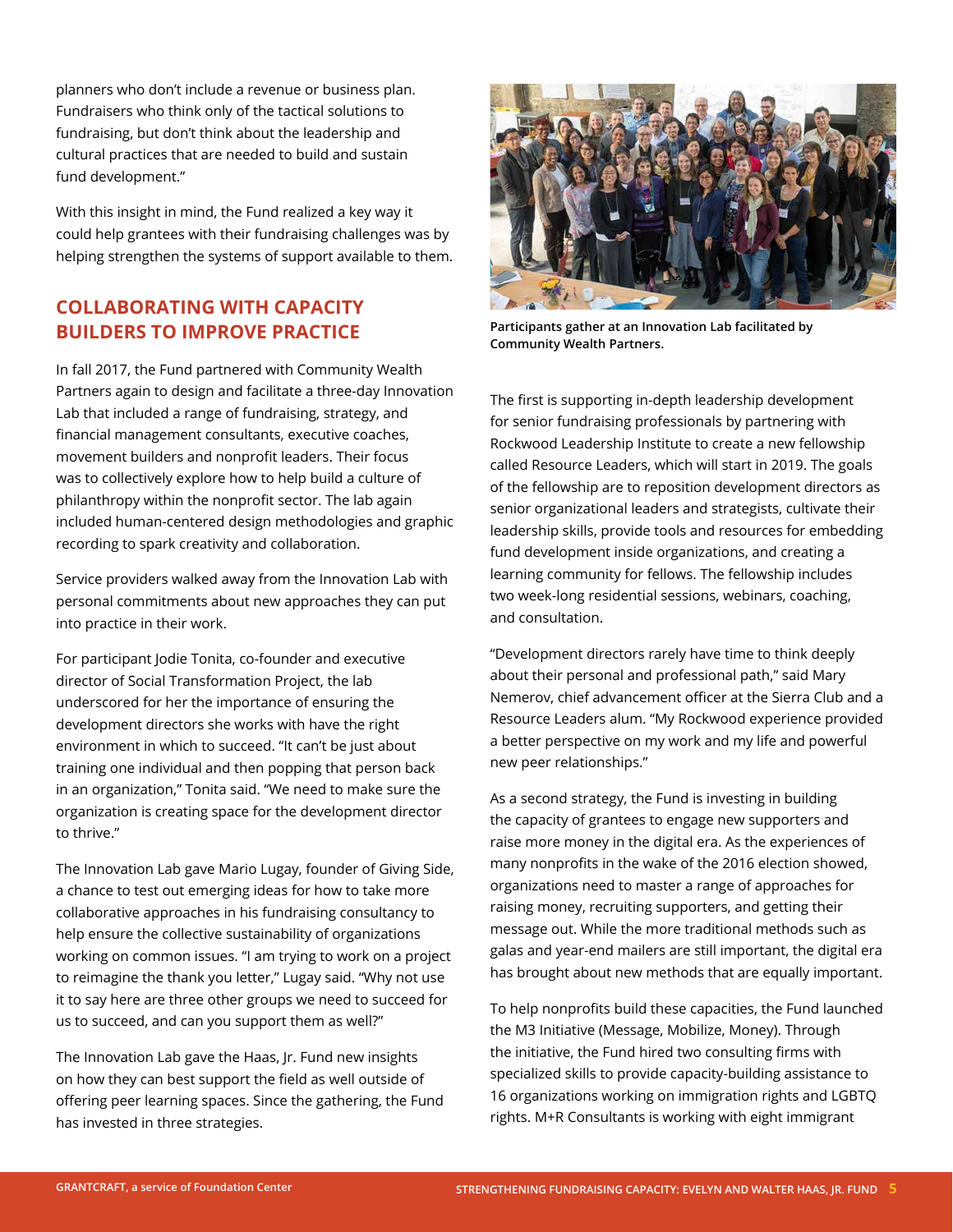rights organizations in California, led by the California Immigration Policy Center. PowerLabs and Network for Good are providing capacity-building support to eight organizations working on LGBTQ rights, led by the Equality Federation.

These consulting firms have deep experience in digital engagement strategies that were honed in political campaigns. Through the cohorts, the firms have worked closely with teams of fundraising, communications, and program staff at each organization to help them develop integrated digital strategies that create a ladder of engagement for supporters.

"Firms with this type of expertise may have worked with national campaigns or very large nonprofits, but typically they haven't been accessible to smaller organizations," Baker said. "Having a funder pull a cohort together makes it possible for these firms to reach organizations that previously had been out of their purview. We hope to share what we're learning from these cohorts so that it can benefit the field as well."

"I see the integration of these things [money, mobilize, message], more clearly than I ever have in terms of our work," said Chris Mueller, who supports PICO-CA's communications efforts. "We are starting to get into a good rhythm of how we integrate fundraising with social media and messaging and how we connect online action to offline action and fundraising."

In addition, the Fund has continued to play a modest role in supporting innovation, collaboration, and connection across the network of capacity builders who were part of the Innovation Lab. For example, connections have been fostered through group email communications and some spot funding opportunities for activities that promote collaboration among consultants on the theme of a culture of philanthropy, such as attending training on culture change together. From time to time, the Fund has shared interviews with one group member to help members get to know one another a bit better, announcements of upcoming events of interest, and announcements of funding opportunities for conference registrations or other professional development when available.

The investment is paying off. Members of the group have come together to organize workshops, speak together at conferences and pilot new programs, all aimed at helping foster a culture of abundance.

"Practitioners rarely have time to be together in a collaborative, generative way," Moses said. "There is little space for being in conversation with each other about how to shape practice, so opportunities like these are valuable for practitioners and can have a multiplier effect as they engage with and influence organizations across the sector."

Other practitioners are also championing a culture of philanthropy and an abundance mindset. For example, CompassPoint Nonprofit Services has been facilitating learning communities based on their Bright Spots research that focus on changing cultures around fundraising.

"One headline we're seeing is that groups are wrestling with how to create a mindset for all staff around fundraising being core to an organization's identity," said Steve Lew, project director at CompassPoint. "Beyond mindsets, it gets to the question of addressing structures and power dynamics so that non-development people can have the time and support—and the authority—to manage relationships with donors. We're finding you can create more staff buy-in for this work when people have more control and understanding of their budgets. They know the true money needs of the organization, and they start to see fundraising as more critical to their work."

When an organization embraces a culture of philanthropy, the work of the development director shifts from isolating to inspiring, and the potential impact expands. "Talk about fundraising as a shared work," said Angelica Salas. "When we add all these incredible people inside our organization, the circle expands." It is this mindset shift the Fund hopes to see take hold in the field.

"Lately we've been framing it more as a question of how do we resource social change?" said Rachel Baker. "That means shifting funders from giving a little grant to help an organization with fundraising to having everyone consider what is our role around how social change is resourced?

## **Development directors rarely have time to think deeply about their personal and professional path.** - MARY NEMEROV